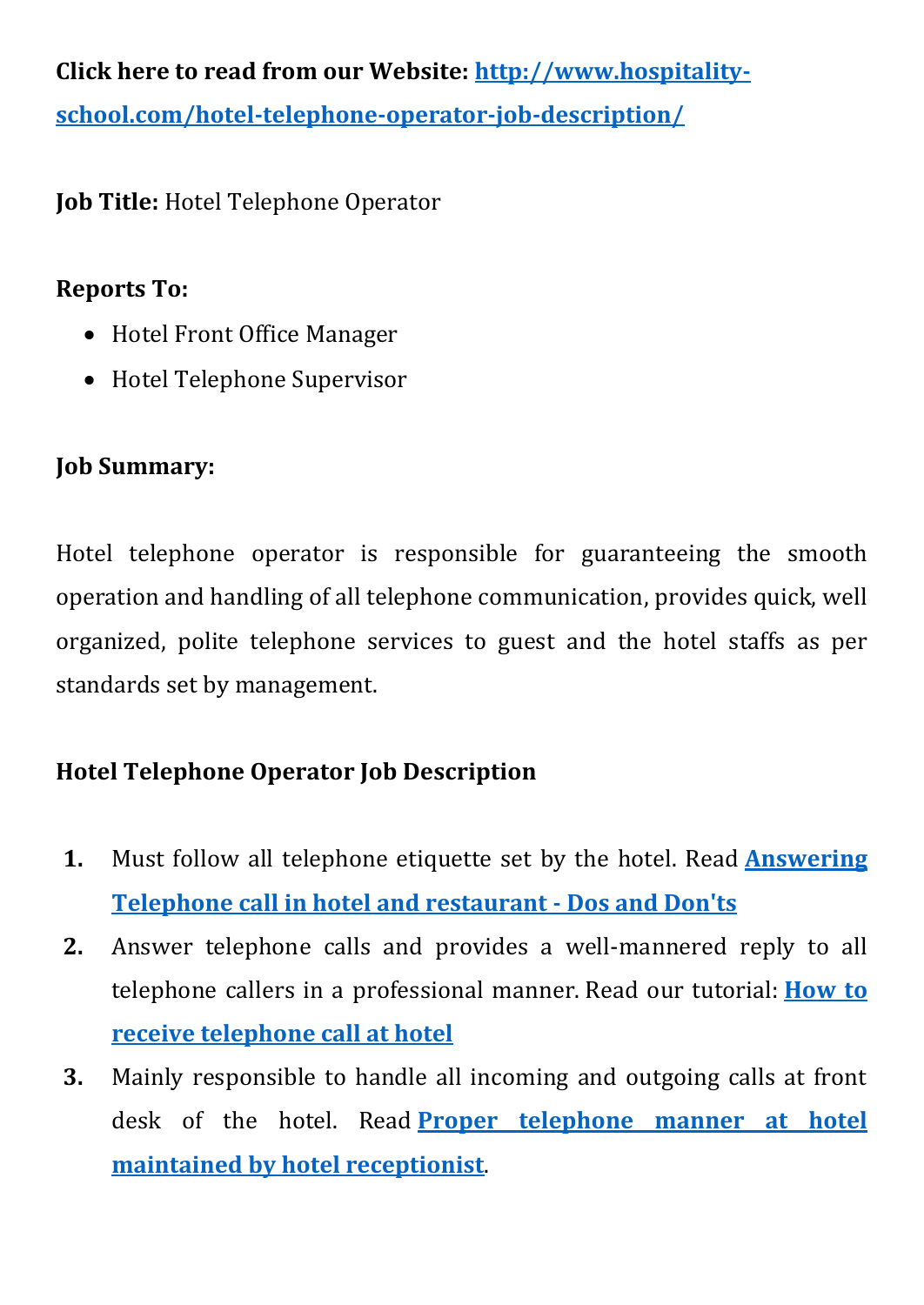- **4.** Must remain polite, cautious, decent while talking over telephone and maintain smile all through what will reflect on your voice.
- **5.** Provide through and accurate information about different services, amenities or features that the hotel provides.
- **6.** Take wake up call service request from guests.
- **7.** Provide timely wake up call service to in-house guests. Read **[what if](http://www.hospitality-school.com/if-guest-dont-answer-wake-up-calls)  [guest doesn't answer wake up call at hotel](http://www.hospitality-school.com/if-guest-dont-answer-wake-up-calls)**.
- **8.** Make record of wake up call services provided to guests.
- **9.** Take notes, messages through telephone and properly deliver to appropriate guests.
- **10.** Receive telephone call within 3 rings.
- **11.** Must listen to **[all guest complaints](http://www.hospitality-school.com/step-by-step-guest-complaint-handling-procedure-practical-training)**. Properly and professionally handle all complaints and if required seek help from seniors. Read our tutorial **[How to successfully handle all guest complaints at hotel](http://www.hospitality-school.com/handling-guest-complaint)  [and restaurant](http://www.hospitality-school.com/handling-guest-complaint)**.
- **12.** Make proper record of the **[major guest complaints](http://www.hospitality-school.com/step-by-step-guest-complaint-handling-procedure-practical-training)** and ensure assistant front desk manager or front desk manager knows the issue.
- **13.** Must refer big administrative or operational problems to your supervisor or department head.
- **14.** Be familiar with different hotel terminologies and glossaries. Download our guide **[6230 Hotel and restaurant terms and glossary](http://www.hospitality-school.com/training-manuals/hotel-terminology)**.
- **15.** Carefully handle all telephone equipment and maintain proper telephone handling procedure set by hotel authority.
- **16.** Properly use all front desk equipment. Read **[Different hotel front](http://www.hospitality-school.com/hotel-front-office-equipment)  [office equipment](http://www.hospitality-school.com/hotel-front-office-equipment)**.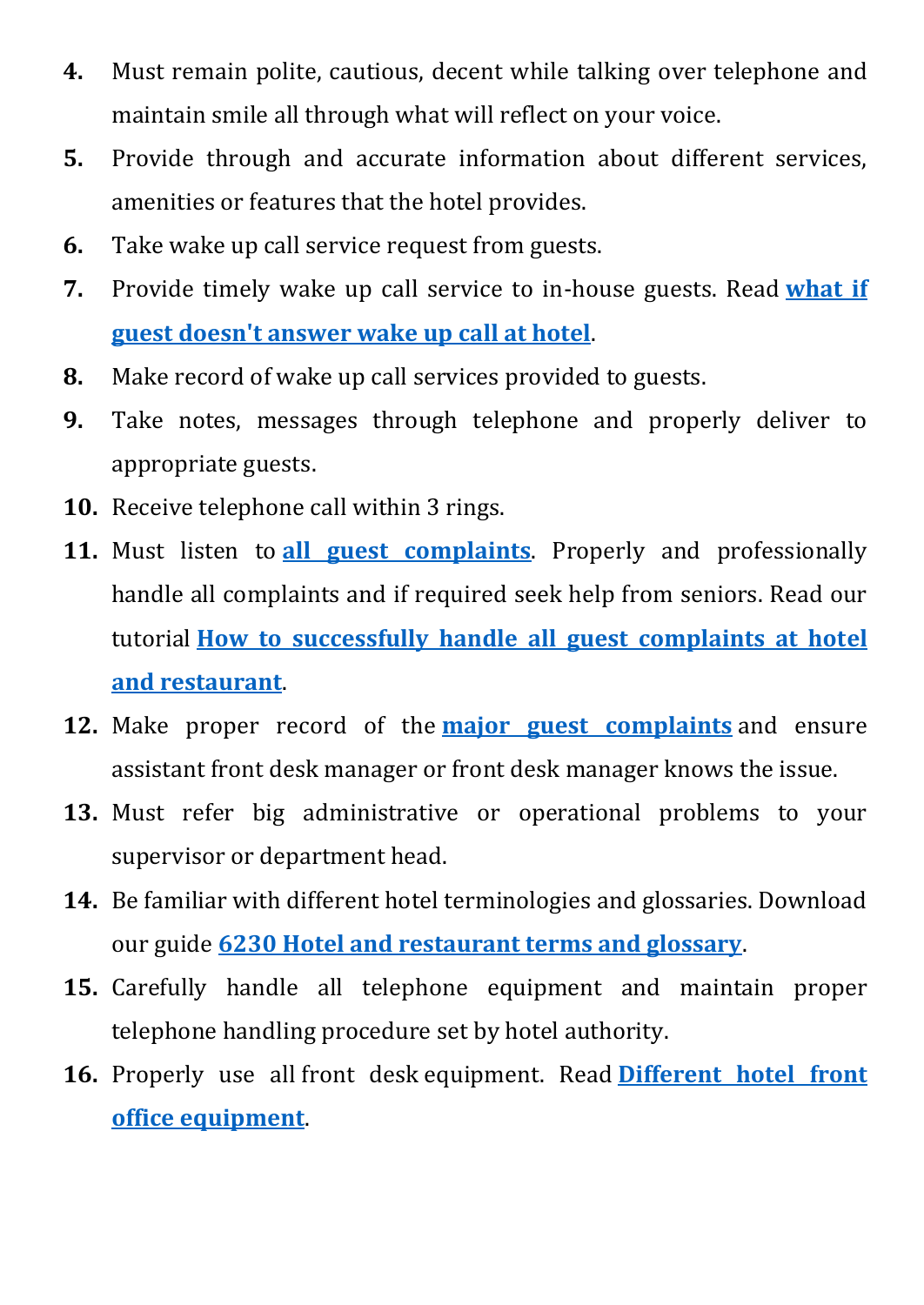- **17.** If there is no automatic system in the hotel, so, in case of manual system, update the guest information rack so that guest room's updated status can be obtained at any time.
- **18.** Carefully handle all emergency situations like call to doctor when guests feel seek or call to fire stations when there is fire in the hotel and fire alarm is being rung, call to proper authority to handle terrorist threat or bomb threats etc. Read **[How to handle all emergency](http://www.hospitality-school.com/how-handle-emergency-situation-hotel)  [situations in hotel and restaurant](http://www.hospitality-school.com/how-handle-emergency-situation-hotel)**.
- **19.** Assist guest in various occasions like making long distance call, arrange seat booking in local train etc.
- **20.** Properly handle all telephone charges by guests and employees.
- **21.** Properly switch call to proper department.
- **22.** To provide proper information about functions of different amenities, department or staffs.
- **23.** Properly perform all daily functions instructed by supervisor and written on hotel's SOP.
- **24.** To know and keep record of all departments extension numbers, department head's telephone numbers and if possible their private numbers so that in times of emergency they can be reached swiftly.
- **25.** Keep working area clean and make sure all equipment are functioning properly.
- **26.** Must maintain good professional relationship with other departments like housekeeping, F & B Service, Laundry, Room Service, Engineering, Sales, Marketing, Accounting, Security etc.
- **27.** If guests request then arrange conference calls. Read **[how to handle](http://www.hospitality-school.com/typical-telephone-requests-by-guests)  [different request by guests](http://www.hospitality-school.com/typical-telephone-requests-by-guests)**.
- **28.** Handle paging system of the hotel.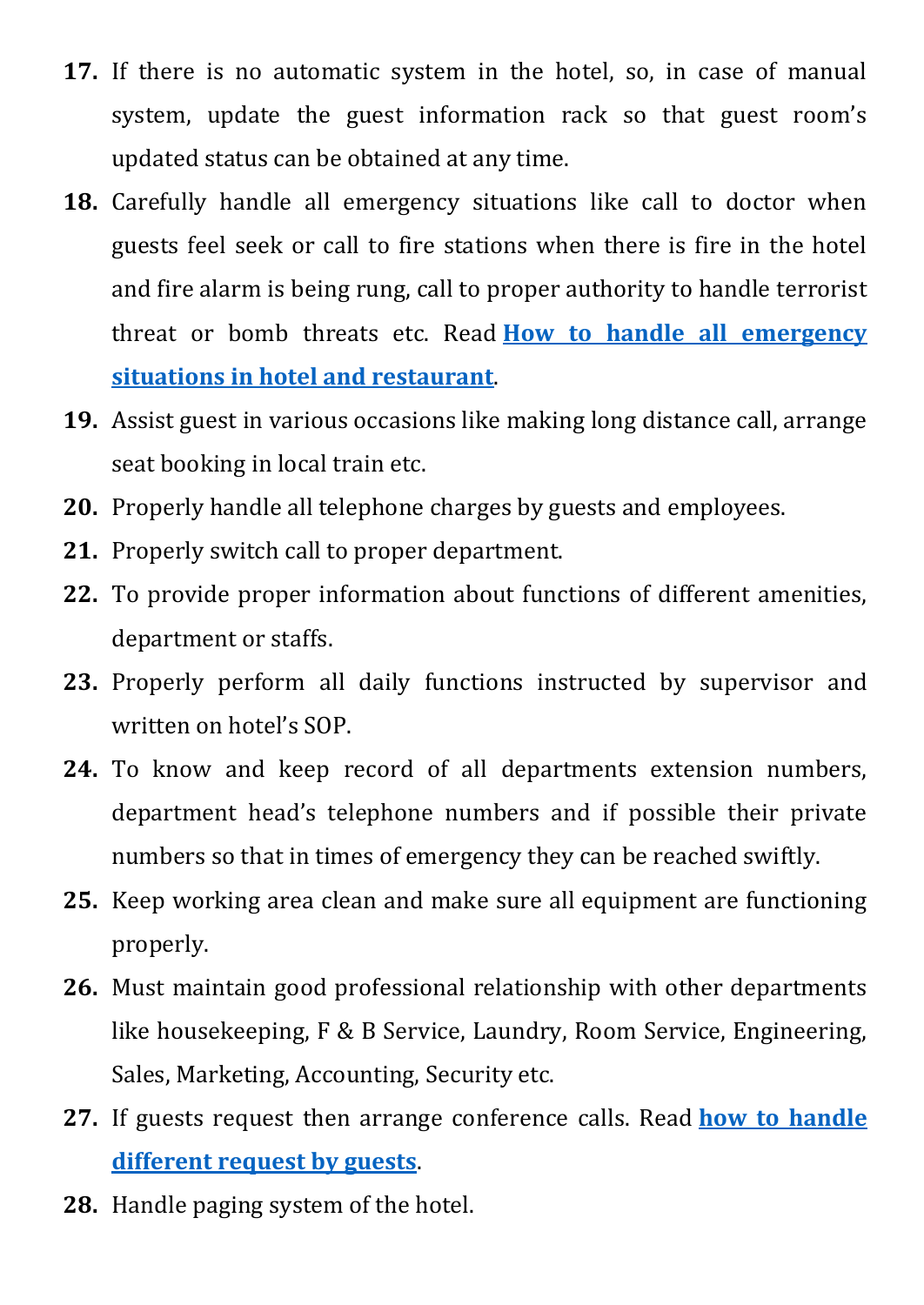- **29.** Properly handle all incoming faxes.
- **30.** Bill outgoing faxes.

### **Prerequisites to be a hotel telephone operator**

### **Skills**:

- Ability to communicate with guest properly in local and foreign languages like English, Spanish, French, Arabic or any other.
- Ability to handle modern technologies like Computer, PBX Phone system, Fax machine etc.
- Ability to handle high pressure situations.

# **Education**:

- University graduate is highly desirable. If not then any diploma degree in hotel or front desk management will be required.
- At least have a higher school degree.
- Should be able to fluently write and speak in local language.
- Be able to communicate in major international languages like English, Spanish etc.

## **Experience**:

- Previous 2-3 years hotel related working experience at front office is highly desirable.
- If not then few years working experience as receptionist or telephone operator.

## **Knowledge Of:**

How hotel facilities and team members work.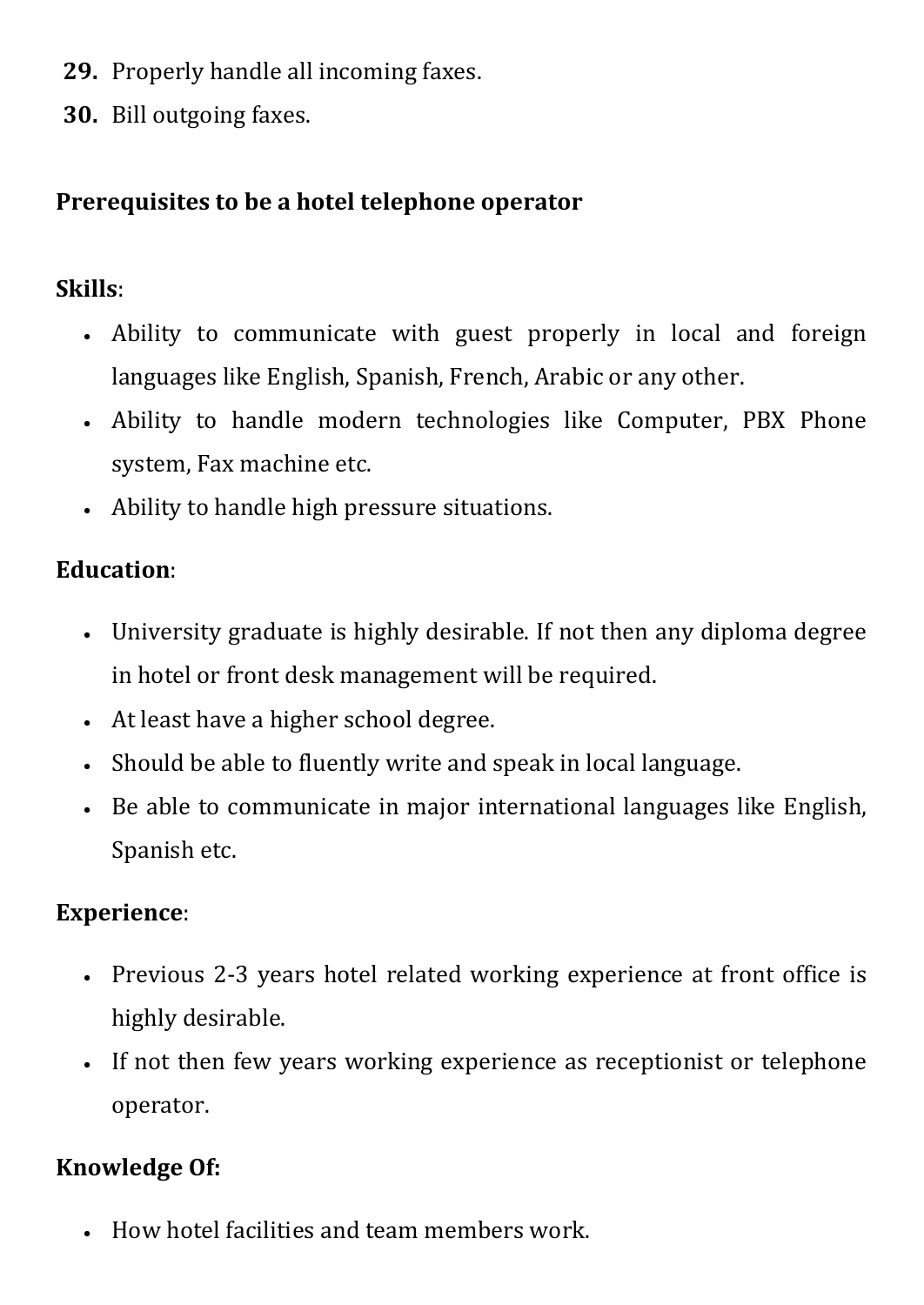- Different hotel facilities, amenities, services etc.
- Local facilities, entertainment options etc.

#### **Age**:

- At least 18 years of age.
- Females are preferred in some hotel.

### **Needed Attributes:**

- Be helpful and attend guests' any request or requirement.
- Be a team player. Help colleagues to keep a sound, healthy but professional working environment.
- Have warm but composed personality.

| Don'ts                           | Dos                                |
|----------------------------------|------------------------------------|
| Yeah                             | Yes                                |
| What?                            | Sorry? Or Could you repeat please? |
| 1 Second please                  | Hold on please                     |
| Can I help you?                  | May I assist you?                  |
| Sorry for keeping you<br>waiting | Thank you for holding.             |

### **Dos and Don'ts:**

#### **Note:**

 Don't Miss our FREE training videos. Watch here or download from here:

**[https://www.youtube.com/channel/UCQqwAxSpgVphe9b3Eb5vL](https://www.youtube.com/channel/UCQqwAxSpgVphe9b3Eb5vL5g/videos) [5g/videos](https://www.youtube.com/channel/UCQqwAxSpgVphe9b3Eb5vL5g/videos)**